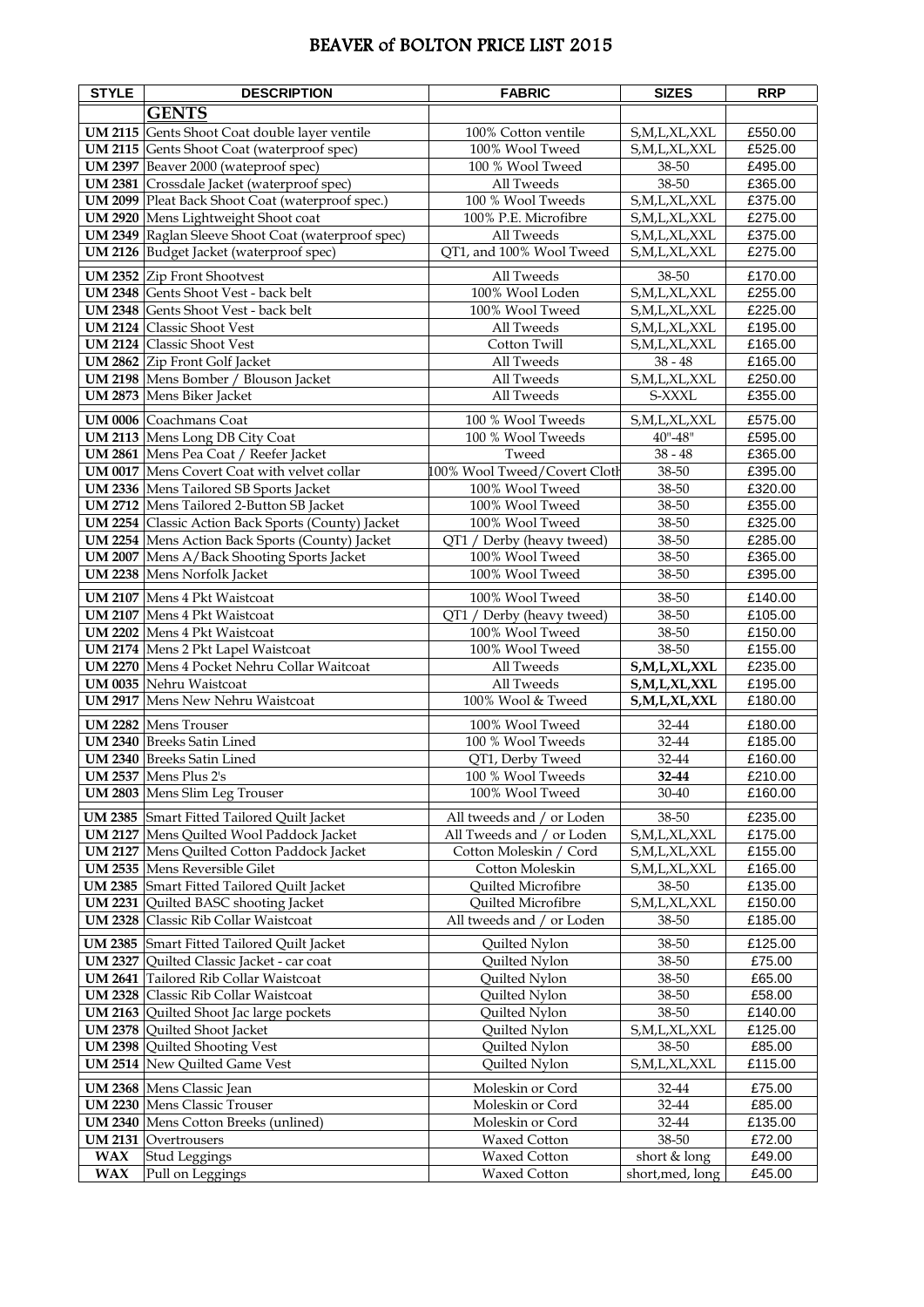## BEAVER of BOLTON PRICE LIST 2015

| <b>STYLE</b>   | <b>DESCRIPTION</b>                                                                             | <b>FABRIC</b>                      | <b>SIZE</b>                    | <b>RRP</b>         |
|----------------|------------------------------------------------------------------------------------------------|------------------------------------|--------------------------------|--------------------|
|                | <b>LADIES</b>                                                                                  |                                    |                                |                    |
|                | UM 0030 Long Full Length Double Breasted coat                                                  | 100% Wool Tweed                    | 8-10-12-14-16                  | £475.00            |
|                | UM 0053 Long Full Length Single Breasted Coat                                                  | 100% Wool Tweed                    | 8-10-12-14-16                  | £475.00            |
|                | UM 2558 Ankle Length Double Cuff Strap Slim SB Coat                                            | 100% Wool Tweed                    | 8-10-12-14-16                  | £525.00            |
|                | UM 2149 Full Length Single Breasted Fur Collar Coat                                            | 100% Wool Tweed                    | 8-10-12-14-16                  | £490.00            |
|                | UM 0021 Single Breasted 3/4 Coat                                                               | 100% Wool Tweed                    | 8-10-12-14-16                  | £355.00            |
|                | UM 0033 Tailored 3/4 Length City Covert Coat                                                   | 100% Wool Tweed                    | 8-10-12-14-16                  | £370.00            |
|                | UM 2654 Tailored 3/4 Length Peak Lapel Coat                                                    | 100% Wool Tweed                    | 8-10-12-14-16                  | £370.00            |
|                | UM 2769 Nehru Collar 3/4 SB Coat                                                               | 100% Wool Tweed/Plain wool         | 8-10-12-14-16                  | £355.00            |
|                | UM 2239 Curved and framed Opera Coat                                                           | 100% Wool Tweed                    | 8-10-12-14-16                  | £565.00            |
|                | UM 2908 Fitted DB Coat                                                                         | 100% Wool Tweed                    | 8-10-12-14-16                  | £395.00            |
|                | <b>UM 2276</b> Ladies Pirate Jacket                                                            | 100% Wool Tweed                    | 8-10-12-14-16                  | £425.00            |
|                | UM 2491 Military 3/4 Length DB Coat                                                            | 100% Wool Tweed                    | 8-10-12-14-16                  | £395.00            |
|                | UM 2138 Nehru collar 3/4 Double Breasted Coat<br><b>UM 2548</b> Long line DB Military Jacket   | 100% Wool Tweed<br>100% Wool Tweed | 8-10-12-14-16<br>8-10-12-14-16 | £365.00<br>£365.00 |
|                | <b>UM 2592</b> Stand Collar Jacket                                                             | 100% Wool Tweed                    | 8-10-12-14-16                  | £315.00            |
|                | UM 2741 Framed DB 3/4 Shawl Collar Coat                                                        | 100% Wool Tweed                    | 8-10-12-14-16                  | £395.00            |
|                | UM 2595 SB Funnel Neck Coat                                                                    | 100% Wool Tweed                    | 8-10-12-14-16                  | £355.00            |
|                | <b>UM 2909</b> Framed Pirate Jacket                                                            | 100% Wool Tweed                    | 8-10-12-14-16                  | £435.00            |
|                | <b>UM 0056</b> Funnel Neck slimline Shoot Coat                                                 | 100% Wool Tweed                    | 8-10-12-14-16                  | £395.00            |
|                | <b>UM 2350</b> Raglan Sleeve Field Coat                                                        | 100% Wool Tweed                    | S,M,L,XL                       | £375.00            |
|                | <b>UM 2353</b> Fitted Set in Sleeve Shoot Coat                                                 | 100% Wool Tweed                    | S,M,L,XL                       | £375.00            |
|                | <b>UM 2320</b> Semi fitted Shoot Vest                                                          | 100% LODEN Wool                    | S,M,L,XL                       | £195.00            |
|                | <b>UM 2320</b> Semi fitted Shoot Vest                                                          | 100% Wool Tweed                    | S,M,L,XL                       | £180.00            |
|                | <b>UM 2414</b> Ladies Breeks (satin lined)                                                     | 100% Wool Tweed                    | 8-10-12-14-16                  | £165.00            |
|                | <b>UM 2414</b> Ladies Breek (unlined)                                                          | Moleskin or Corduroy               | 8-10-12-14-16                  | £135.00            |
|                | UM 0037 Fitted S.B. Hacking / Riding Jacket                                                    | 100% Wool Tweed                    | 8-10-12-14-16                  | £275.00            |
|                | <b>UM 2191</b> Single Breasted Sports Jacket                                                   | 100% Wool Tweed                    | 8-10-12-14-16                  | £275.00            |
|                | <b>UM 2317</b> Single Breasted Tailored Jacket                                                 | 100% Wool Tweed                    | 8-10-12-14-16                  | £260.00            |
|                | UM 2663 2- Button Single Breasted Tailored Jacket                                              | 100% Wool Tweed                    | 8-10-12-14-16                  | £285.00            |
|                | UM 2833 Nehru Collar SB Jacket                                                                 | 100% Wool Tweed                    | 8-10-12-14-16                  | £325.00            |
|                | UM 2321 Nehru collar Double Breasted Jacket                                                    | 100% Wool Tweed                    | 8-10-12-14-16                  | £315.00            |
|                | UM 2642 Cropped Pirate Jacket                                                                  | 100% Wool Tweed                    | 8-10-12-14-16                  | £290.00            |
|                | UM 2471 1- Button Single Breasted Tailored Jacket<br>UM 2495 Stand Collar Tab belted DB Jacket | 100% Wool Tweed<br>100% Wool Tweed | 8-10-12-14-16<br>8-10-12-14-16 | £285.00<br>£325.00 |
|                | <b>UM 2539</b> Military Curved Front SB Jacket                                                 | 100% Wool Tweed                    | 8-10-12-14-16                  | £330.00            |
|                | UM 2596 Hepburn Style Jacket                                                                   | 100% Wool Tweed                    | 8-10-12-14-16                  | £315.00            |
|                | UM 2173 Ladies Utility/ Biker Jacket                                                           | 100% Wool Tweed                    | 8-10-12-14-16                  | £295.00            |
|                | <b>UM 2121</b> Ladies Nehru Collar Waistcoat                                                   | 100% Wool Tweed                    | 8-10-12-14-16                  | £165.00            |
|                | <b>UM 2547</b> Ladies Tailored SB Waistcoat                                                    | 100% Wool Tweed                    | 8-10-12-14-16                  | £145.00            |
|                | <b>UM 2480</b> Ladies Tailored Shawl Collar DB Waistcoat                                       | 100% Wool Tweed                    | 8-10-12-14-16                  | £165.00            |
|                | <b>UM 2591</b> Ladies Fitted Shawl Collar SB Waistcoat                                         | 100% Wool Tweed                    | 8-10-12-14-16                  | £170.00            |
|                | <b>UM 2918</b> Ladies Pirate Waistcoat                                                         | Tweed                              | 8-10-12-14-16                  | £180.00            |
|                | <b>UM 0008</b> Ladies DB Framed Waistcoat                                                      | 100% Wool Tweed                    | 8-10-12-14-16                  | £150.00            |
|                | UM 2000 Multi-Stich Short Skirt                                                                | 100% Wool Tweed                    | 8-10-12-14-16                  | £125.00            |
|                | UM 2055 Classic Pencil Skirt - high waisted with band                                          | 100% Wool Tweed                    | 8-10-12-14-16                  | £135.00            |
|                | UM 2090 Pencil Skirt - no waistband                                                            | 100% Wool Tweed                    | 8-10-12-14-16                  | £120.00            |
|                | UM 2627 Fitted Midi length "short" Skirt                                                       | Wool / Tweed                       | 8-10-14-16-18                  | £105.00            |
|                | UM 2257 Ladies Plain Short/Mini Skirt                                                          | 100% Wool Tweed                    | 8-10-12-14-16                  | £98.00             |
|                | UM 2297 Long panelled Field / Shooting skirt<br>UM 2405 A Line Tweed Skirt                     | 100% Wool Tweed<br>100% Wool Tweed | 8-10-12-14-16                  | £245.00            |
|                | UM 2626 Pencil Skirt - Mid-Hip waist                                                           | 100% Wool Tweed                    | 8-10-12-14-16<br>8-10-12-14-16 | £170.00<br>£145.00 |
|                | <b>UM 2490</b> Bias Hem Band Pencil Skirt                                                      | 100% Wool Tweed                    | 8-10-12-14-16                  | £145.00            |
|                | UM 2496 Panel front / button detail skirt                                                      | 100% Wool Tweed                    | 8-10-12-14-16                  | £155.00            |
|                | UM 2526 Wide waistbanded Short Skirt                                                           | 100% Wool Tweed                    | 8-10-12-14-16                  | £120.00            |
|                | <b>UM 0016</b> Ladies Classic Part-Lined Trousers                                              | 100% Wool Tweed                    | 8-10-12-14-16                  | £155.00            |
|                | <b>UM 0016</b> Classic Fit Trouser                                                             | Moleskin or Corduroy               | 8-10-12-14-16                  | £125.00            |
|                | <b>UM 0046</b> Ladies Coulotte                                                                 | 100% Wool Tweed                    | 8-10-12-14-16                  | £180.00            |
|                | UM 2363 Ladies 1/2 Lined Tweed Jeans                                                           | 100% Wool Tweed                    | 8-10-12-14-16                  | £170.00            |
|                | UM 2363 Ladies 5 Pocket Jean                                                                   | Moleskin or Corduroy               | 8-10-12-14-16                  | £85.00             |
|                | <b>UM 2414</b> Ladies Unlined Cotton Breeks                                                    | Moleskin or Corduroy               | 8-10-12-14-16                  | £135.00            |
|                | <b>UM 2354</b> Quilted Tweed Classic Jacket                                                    | 100% Wool Tweed                    | S,M,L,XL                       | £215.00            |
| <b>UM 2354</b> | Quilted Moleskin Classic Jacket                                                                | Quilted Moleskin                   | S,M,L,XL                       | £160.00            |